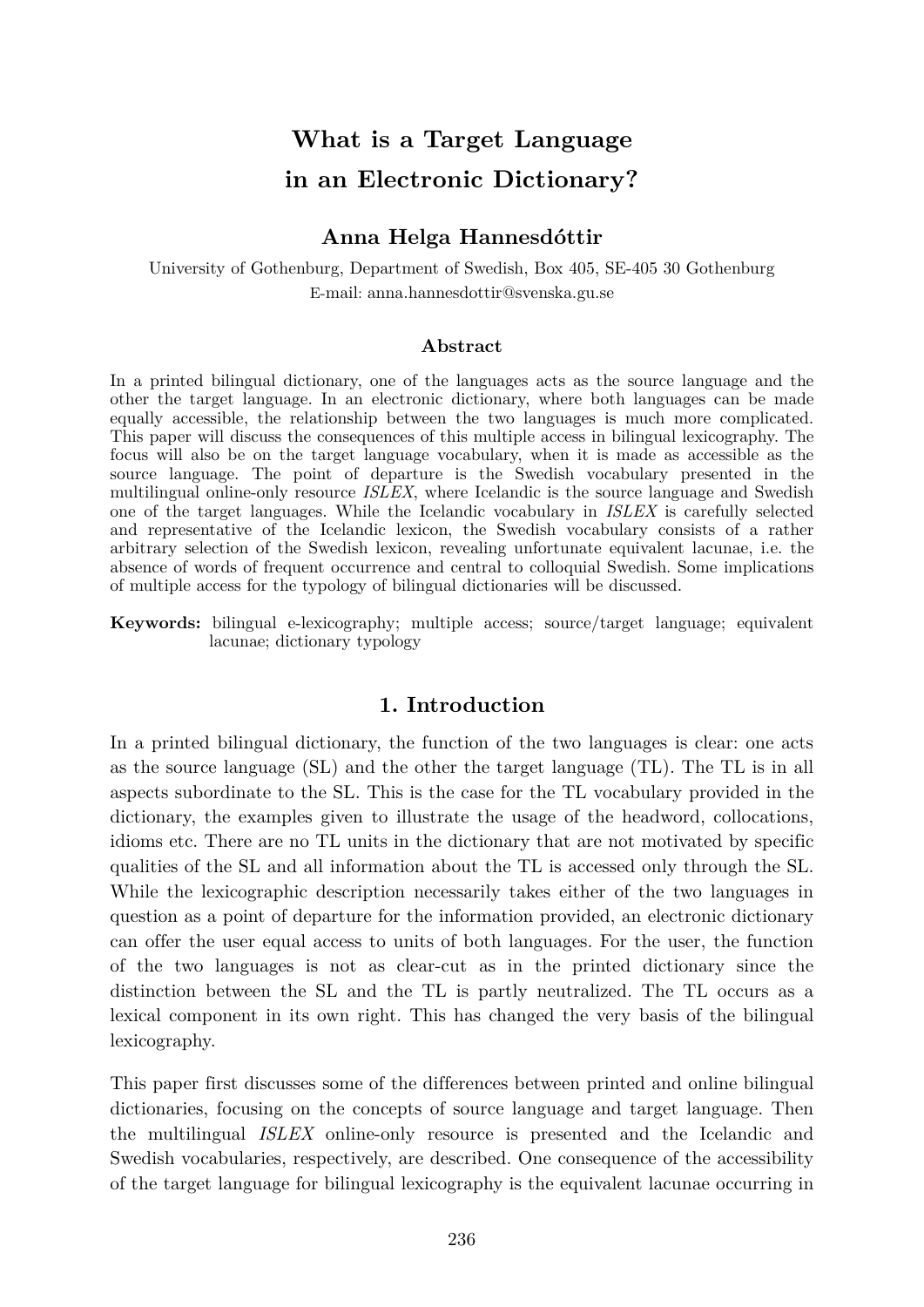the Swedish vocabulary in *ISLEX*. The typology of bilingual dictionaries is also discussed and modified.

## **2. Bilingual dictionaries on the Internet**

In a printed, bilingual dictionary, the lemma selection and the description of the lemmas and equivalents are adjusted to a well-defined user group. The users are taken to be *either* mother tongue (L1) speakers of the SL, using the dictionary for encoding tasks, *or* mother tongue speakers of the TL, using the dictionary for decoding texts in the foreign SL (Figure 1). The L1 users are expected to have good knowledge of their mother tongue, while their skills in the foreign language (L2) are taken to be insufficient. The description of the source language is adapted to the users' skills and needs, and so is the description of the equivalents. It is, of course, the L<sub>2</sub> that is provided with an elaborated description, adjusted to the role as the source or target language, respectively.

| Source Language in<br>relation to user's mother<br>tongue |       | Target Language in<br>relation to user's mother<br>tongue | User's activity |
|-----------------------------------------------------------|-------|-----------------------------------------------------------|-----------------|
| L1                                                        | $\gt$ | L <sub>2</sub>                                            | encoding        |
| L <sub>2</sub>                                            | $\gt$ | L1                                                        | decoding        |

Figure 1: The functions of the languages in the dictionary, related to the user's mother tongue and activity

Many of the bilingual dictionaries now available on the internet are simply digitalized versions of existing printed dictionaries, i.e. *p-dictionaries* rather than *e-dictionaries* (Fuertes-Olivera & Bergenholtz, 2011), and are thus subjected to the same restrictions in accessibility as their printed predecessors. In dictionaries conceived and edited as an online-only resource, the material in the dictionary database can be accessed in far more elaborated ways, which makes the relationship between the two languages much more complex than it is in a printed dictionary. Both of the languages can be made mutually accessible, and both can serve L1 and L2 users alike. Users consulting the dictionary for decoding a text in L2 need a comprehensive set of words and fixed phrases in that language, while for encoding tasks they also need elaborated information regarding the morphological, syntactic and pragmatic features of the L2 units.

In order to fulfil the needs of L1 and L2 users alike, both languages in a bilingual edictionary should provide a comprehensive stock of lexical units, as well as a detailed description of these units. This entails a theoretical as well as methodological challenge for the bilingual e-lexicography regarding the coverage and description of both languages.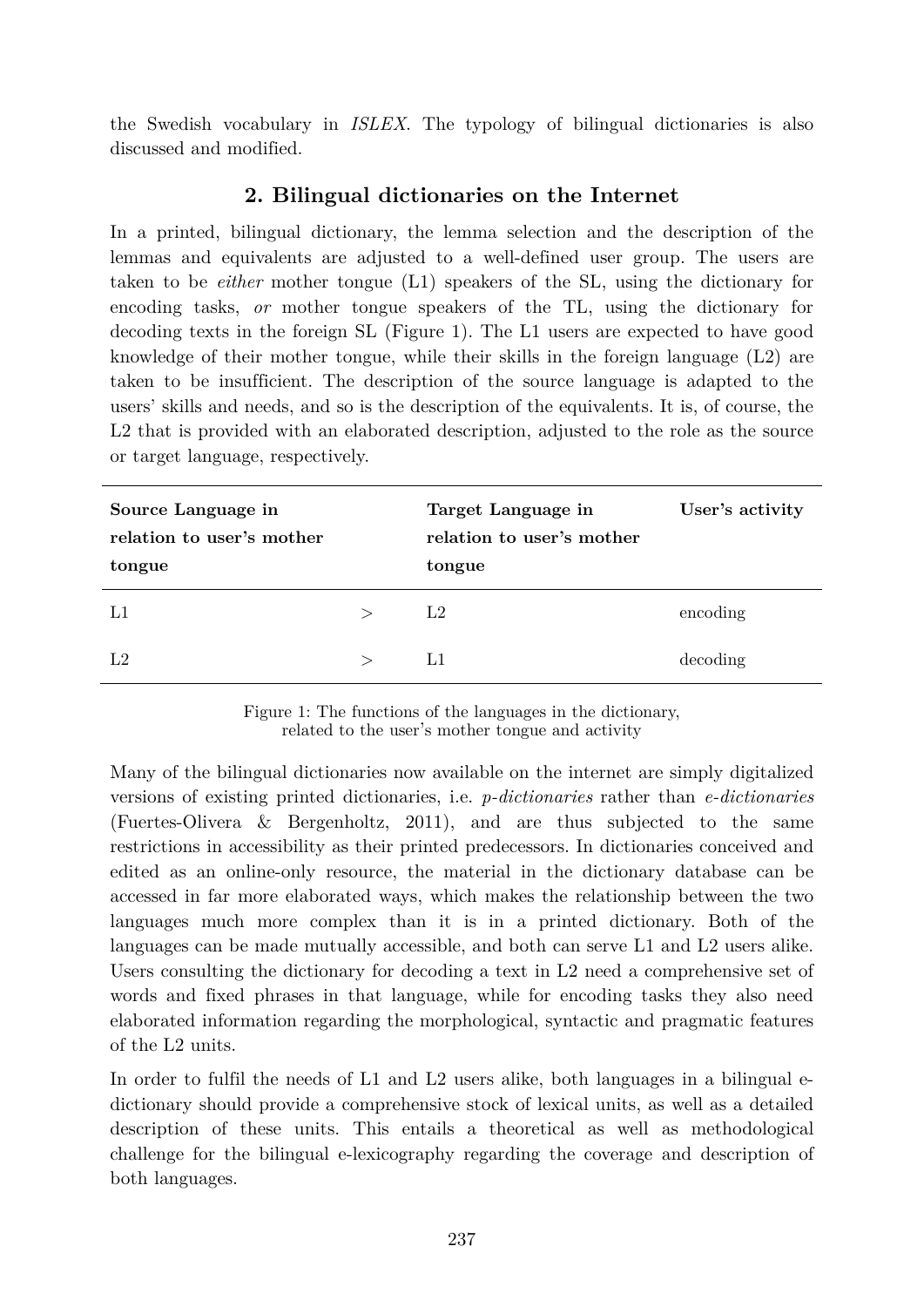## **3. Source Language and Target Language**

One aspect of the multiple accessibility of the target language in an e-dictionary is the target language itself. While the subset of the source language lexicon presented in a bilingual dictionary is carefully selected, the target language representation is subordinate and reactive to the source language. In the printed dictionary, the target language only appears as an answer to a query concerning a source language unit, and the target language features are focused upon only in relation to that specific source language unit. The inevitable lemma lacunae, i.e. SL units absent in the stock of lemmas, are due either to the lexicographer's rational consideration, estimating these lemmas as too peripheral or special to be included in that particular dictionary, or unintentionally caused by random lapses of the lexicographer. The lemma lacunae rarely affect a complete structurally defined, coherent subgroup of the lexicon.

When the target language is also accessible, a new lexicographic phenomenon emerges, i.e. the equivalent lacunae. Unlike the lemma lacunae, the equivalent lacunae can be extensive and they can affect a clearly definable subset of the lexicon. When all the lexical information presented in both of the languages can be accessed, the dichotomy between the source language and the target language is technically neutralized. This raises the question asked in the title: what is a target language in an electronic dictionary? As will be illustrated below, multiple and equal access to the two languages featuring in a bilingual electronic dictionary results in great demands on new theories and new methodology in bilingual lexicography.

#### **4. The** *ISLEX* **Dictionaries**

The multilingual *ISLEX* e-dictionaries were launched on the internet in November 2011. The source language is Icelandic and the mainland Scandinavian languages Danish, Norwegian Bokmål, Norwegian Nynorsk and Swedish are the target languages. Recently, Faroese was added as a target language, and the compilation of an Icelandic–Finnish version is now in progress. All the languages treated in the *ISLEX* dictionaries can be considered as "small" languages, varying from 50,000 speakers of Faroese and 320,000 Icelandic speakers to 8,500,000 speakers of Swedish. Hence, as is often the case with bilingual dictionaries of "small" languages, the main objective of the *ISLEX* dictionaries is to serve as many users in as many linguistic activities as possible. All the Icelandic material in *ISLEX*, i.e. lemmas, examples, fixed phrases and idioms, is provided with equivalents, paraphrastic explanations or translations into the Scandinavian languages. The ISLEX project, including its technical aspects, has been presented at several international conferences, e.g. EURALEX 2008 (Sigurðardóttir et al., 2008) and LREC 2014 (Úlfarsdóttir, 2014).

The Icelandic editors at the University of Iceland were in charge of the overall planning and management of the project. The Scandinavian partners were The Society for Danish Language and Literature in Copenhagen, The University of Bergen, Norway and The University of Gothenburg, Sweden. From the outset, ISLEX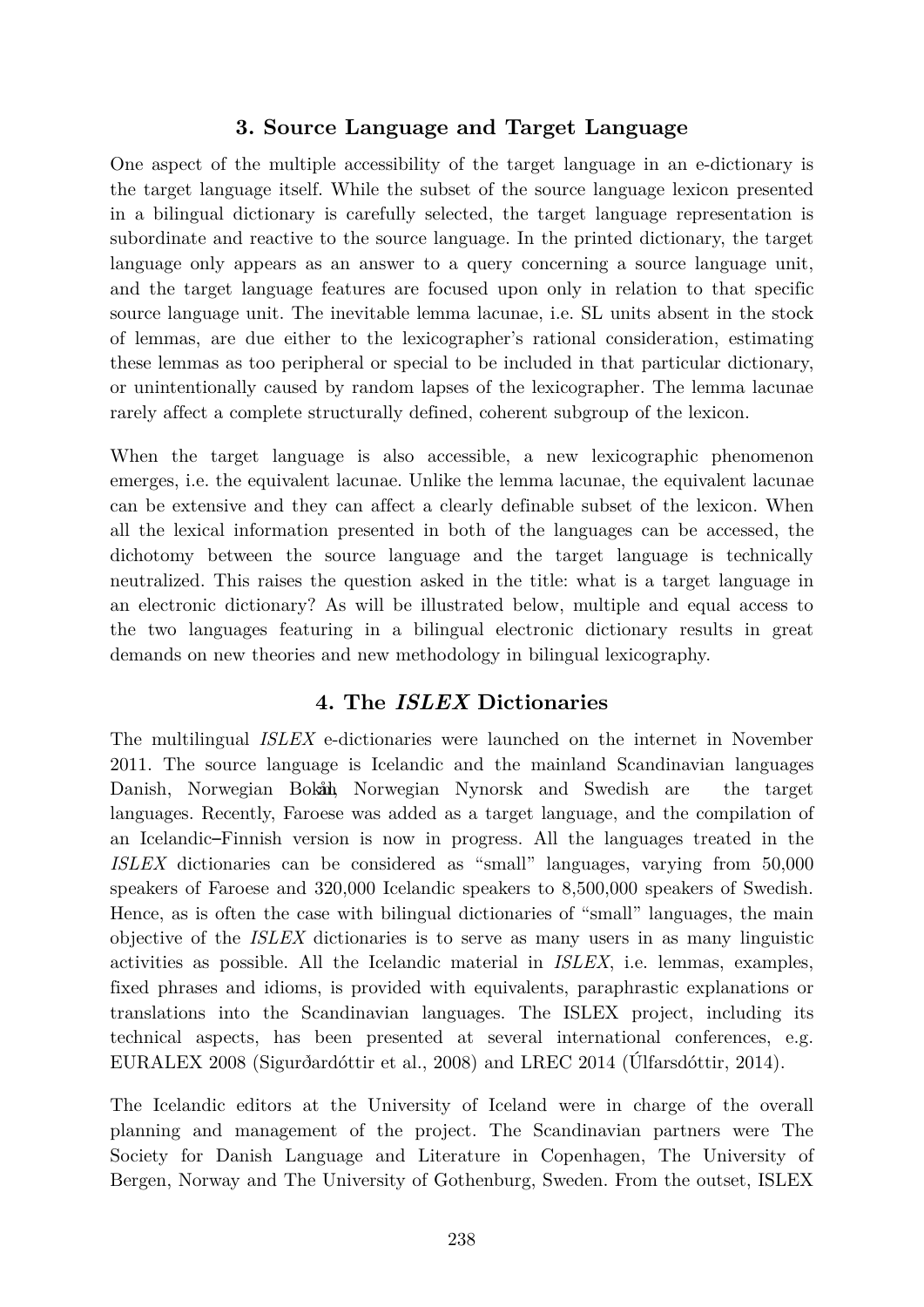was planned as an online-only resource, and the opportunities offered by the electronic technique were well utilized in the planning, editing and development of the dictionary. The ISLEX content is set in an object-relational database, which was designed, developed and is now being maintained, and also elaborated further, in Iceland. The editorial environment of the dictionary and the user interface were also designed in Iceland.

From this database alone, different dictionaries are now generated. They are published online and can all be accessed free of charge. The website addresses, www.islex.is, www.islex.dk, www.islex.fo, www.islex.no, www.islex.se, respectively, lead to the homepages of the individual dictionary. The meta-language shown in the entries is determined by the country suffix, which means that islex.dk generates Danish, islex.se Swedish, etc. Also, the language constellation offered initially in the search process is generated by the suffix, .dk leads to the Icelandic–Danish dictionary. The users can, however, easily change both the meta-language and the language combination and they can also view all the target languages simultaneously (Figure 2). The dictionaries have been very well received by the target user groups (Úlfarsdóttir, 2014) as well as by reviewers (Sanders, 2013).

|                         |                                                                                                                                                                                                                                                                                                                    | Íslenska Dansk Norsk bokmål Nynorsk Svenska                                                                                                                                                                                                                                                                                                                                                                                                                                                                                                                                                                                                                                                                                                                                                 |  |  |
|-------------------------|--------------------------------------------------------------------------------------------------------------------------------------------------------------------------------------------------------------------------------------------------------------------------------------------------------------------|---------------------------------------------------------------------------------------------------------------------------------------------------------------------------------------------------------------------------------------------------------------------------------------------------------------------------------------------------------------------------------------------------------------------------------------------------------------------------------------------------------------------------------------------------------------------------------------------------------------------------------------------------------------------------------------------------------------------------------------------------------------------------------------------|--|--|
|                         | välj ordbok: $\frac{1}{2}$ $\frac{1}{2}$ $\frac{1}{2}$ $\frac{1}{2}$ $\frac{1}{2}$ $\frac{1}{2}$ $\frac{1}{2}$ $\frac{1}{2}$ $\frac{1}{2}$ $\frac{1}{2}$ $\frac{1}{2}$ $\frac{1}{2}$ $\frac{1}{2}$ $\frac{1}{2}$ $\frac{1}{2}$ $\frac{1}{2}$ $\frac{1}{2}$ $\frac{1}{2}$ $\frac{1}{2}$ $\frac{1}{2}$ $\frac{1}{2}$ | $\begin{array}{cccccccccccccc} \underline{\dot{\alpha}} & \underline{\dot{\delta}} & \underline{\dot{\alpha}} & \underline{\dot{\epsilon}} & \underline{\dot{\epsilon}} & \underline{\dot{\epsilon}} & \underline{\dot{\alpha}} & \underline{\dot{\alpha}} & \underline{\dot{\alpha}} & \underline{\dot{\alpha}} & \underline{\dot{\alpha}} & \underline{\dot{\alpha}} & \underline{\dot{\alpha}} & \underline{\dot{\alpha}} & \underline{\dot{\alpha}} & \underline{\dot{\alpha}} & \underline{\dot{\alpha}} & \underline{\dot{\alpha}} & \underline{\dot{\alpha}} & \underline{\dot{\alpha}} & \underline{\dot{\alpha}} & \underline{\dot{\alpha}} & \underline{\dot{\alpha}} & \underline{\dot{\alpha}} & \underline{\dot{\alpha}} & \underline{\dot{\alpha}} & \underline$<br>Avancerad |  |  |
| eldgos neutr.           |                                                                                                                                                                                                                                                                                                                    | eldgos                                                                                                                                                                                                                                                                                                                                                                                                                                                                                                                                                                                                                                                                                                                                                                                      |  |  |
| d: uttal                |                                                                                                                                                                                                                                                                                                                    |                                                                                                                                                                                                                                                                                                                                                                                                                                                                                                                                                                                                                                                                                                                                                                                             |  |  |
| BÖJNING                 |                                                                                                                                                                                                                                                                                                                    |                                                                                                                                                                                                                                                                                                                                                                                                                                                                                                                                                                                                                                                                                                                                                                                             |  |  |
| eld-gos                 |                                                                                                                                                                                                                                                                                                                    | eldfjall neutr.<br>eldfjallafræði fem.                                                                                                                                                                                                                                                                                                                                                                                                                                                                                                                                                                                                                                                                                                                                                      |  |  |
|                         |                                                                                                                                                                                                                                                                                                                    | eldfjallafræðingur mask.                                                                                                                                                                                                                                                                                                                                                                                                                                                                                                                                                                                                                                                                                                                                                                    |  |  |
|                         |                                                                                                                                                                                                                                                                                                                    | eldfjörugur adj.<br>eldflaug fem.<br>eldfljótur adj.                                                                                                                                                                                                                                                                                                                                                                                                                                                                                                                                                                                                                                                                                                                                        |  |  |
|                         |                                                                                                                                                                                                                                                                                                                    |                                                                                                                                                                                                                                                                                                                                                                                                                                                                                                                                                                                                                                                                                                                                                                                             |  |  |
|                         |                                                                                                                                                                                                                                                                                                                    | eldforn adj.                                                                                                                                                                                                                                                                                                                                                                                                                                                                                                                                                                                                                                                                                                                                                                                |  |  |
|                         |                                                                                                                                                                                                                                                                                                                    | eldfæri neutr.pl                                                                                                                                                                                                                                                                                                                                                                                                                                                                                                                                                                                                                                                                                                                                                                            |  |  |
| <u>=</u> vulkanudbrud   |                                                                                                                                                                                                                                                                                                                    | eldgamall adj.                                                                                                                                                                                                                                                                                                                                                                                                                                                                                                                                                                                                                                                                                                                                                                              |  |  |
| <b>HE vulkanutbrudd</b> |                                                                                                                                                                                                                                                                                                                    | eldglæringar fem.pl                                                                                                                                                                                                                                                                                                                                                                                                                                                                                                                                                                                                                                                                                                                                                                         |  |  |
| <b>HIV</b> vulkanutbrot |                                                                                                                                                                                                                                                                                                                    | eldgos neutr.                                                                                                                                                                                                                                                                                                                                                                                                                                                                                                                                                                                                                                                                                                                                                                               |  |  |
| <b>T</b> vulkanutbrott  |                                                                                                                                                                                                                                                                                                                    | eldgosahrina fem.                                                                                                                                                                                                                                                                                                                                                                                                                                                                                                                                                                                                                                                                                                                                                                           |  |  |
|                         |                                                                                                                                                                                                                                                                                                                    | eldhaf neutr.                                                                                                                                                                                                                                                                                                                                                                                                                                                                                                                                                                                                                                                                                                                                                                               |  |  |

Figure 2: The result of the query for the lemma *eldgos* ('volcanic eruption') with equivalents in Danish, Swedish and the two Norwegian varieties

Icelandic is, however, always one of the languages offered to the users, more precisely in the capacity of source language.

In the *ISLEX* dictionaries, the multiple search options offered by the electronic technology are well employed. The user can search not only for the Icelandic lemmas but also, by using the free text search, for all other Icelandic lexical units and strings of text occurring in the dictionary. Also, the equivalents can be searched out, as well as every word or string of text, occurring in the translations of the Icelandic material.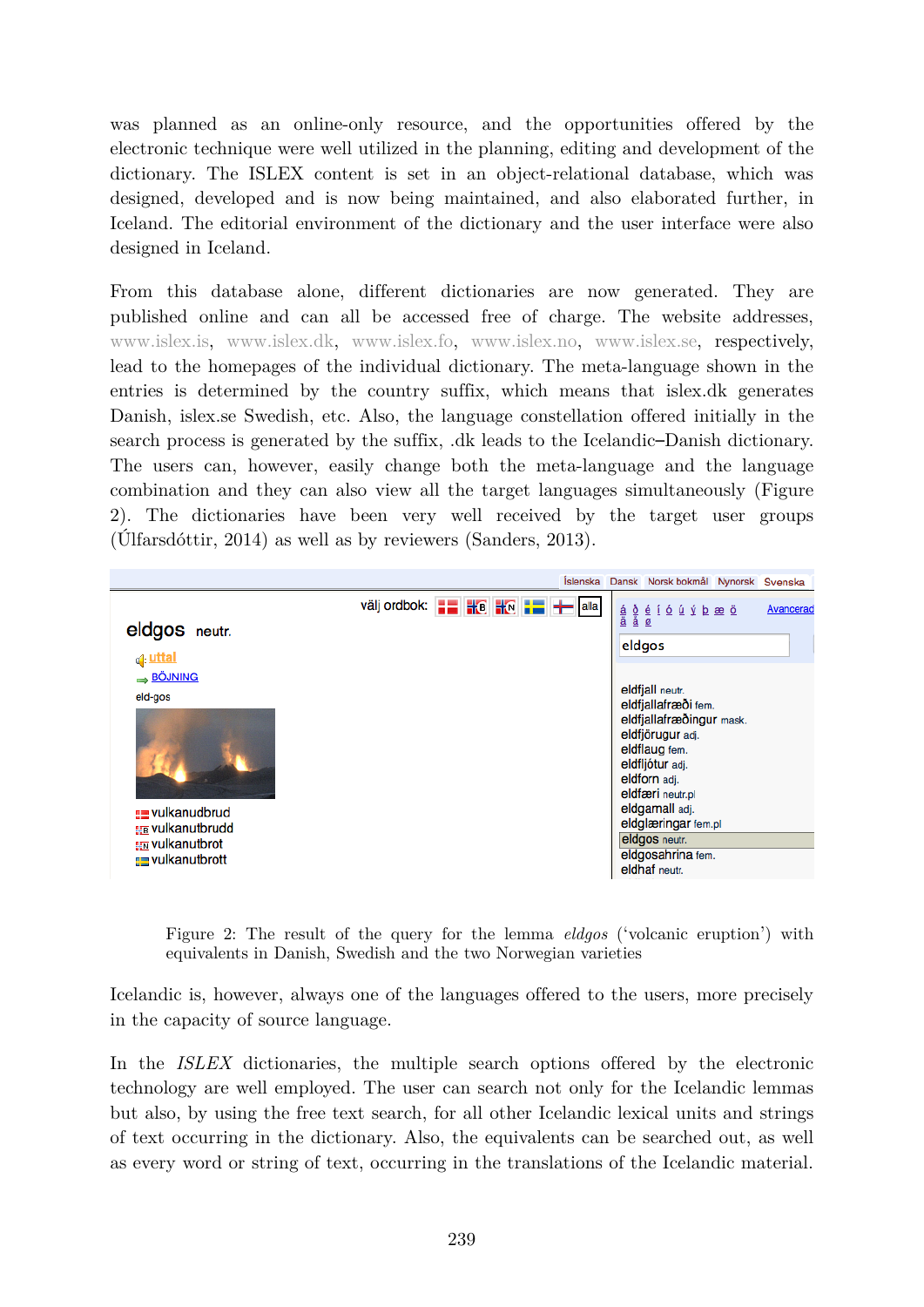Technically, the *ISLEX* dictionaries are thus not only bi- or multilingual but also biscopal or bidirectional, since both languages are equally accessible.

Another objective of the ISLEX project is that the dictionaries should be multifunctional, i.e. they are supposed to serve Icelandic users as well as the Scandinavian ones, in decoding and encoding activities alike. In terms of traditional bilingual lexicography, and in the ways the dictionaries were edited, Icelandic is the source language and the point of departure for the lexical description of the Scandinavian languages. The lexicographic representation of each of the Scandinavian languages is therefore subordinate to the Icelandic material, since it is the Icelandic headword that is provided with equivalents or paraphrased. The same goes for the fixed phrases and idioms. Although all the examples of usage and the fixed phrases are presented in all the languages, the Scandinavian versions are translations of the Icelandic ones, which in turn are intended to illustrate language specific features of the Icelandic lemma rather than illustrating contrastive aspects of the languages in question.

The established notions of *source* language and *target* language should be reconsidered and distinguished with respect to the lexicographic perspective on the one hand and the user perspective on the other. In the case of ISLEX, the lexicographic status of Icelandic is that of a *main* language, since it makes the basis of the lexicographic description also of the Danish, Norwegian and Swedish languages. The lexicographic status of these languages is therefore *subordinate* to Icelandic – the user's activities left aside. From the user's point of view, the Scandinavian material is just as accessible as the Icelandic material. The *search* (rather than *source*) language can thus be one of the Scandinavian languages as well as Icelandic. Depending on the user's lexicographic activities, decoding or encoding text, and depending on which of the languages is his or her mother tongue, the *search* language can be L1 or L2. To emphasize the distinction between the lexicographic perspective and the user perspective, I will here use *main language* (ML) referring to Icelandic and *subordinate language* (SuL) referring to a Scandinavian language in a lexicographic perspective. When the user perspective is in focus I will use *search language* and *target language* respectively. The abbreviations SL and TL will henceforth relate to the user perspective only, standing for *search language* vs. *target language*.

*ISLEX* is primarily intended to support the Icelandic users in (1) expressing themselves in a Scandinavian language, i.e. for encoding purposes. Icelandic is then the SL and the users L1 while the TL is their L2  $(ML/SL/L1>TL/L2)$ . The Icelandic users are also supported in (2) decoding texts in any of the Scandinavian languages presented in the dictionary, by looking up an SL unit in L2 in order to find an Icelandic TL unit (ML/TL/L1<SL/L2). Furthermore, the dictionary is intended to serve Scandinavian users in (3) decoding Icelandic texts  $(ML/SL/L2 > TL/L1)$  and – with certain reservations – in (4) producing texts in Icelandic  $(ML/TL/L2 < SL/L1)$ as illustrated in Figure 3. The angle bracket illustrates the direction of the search in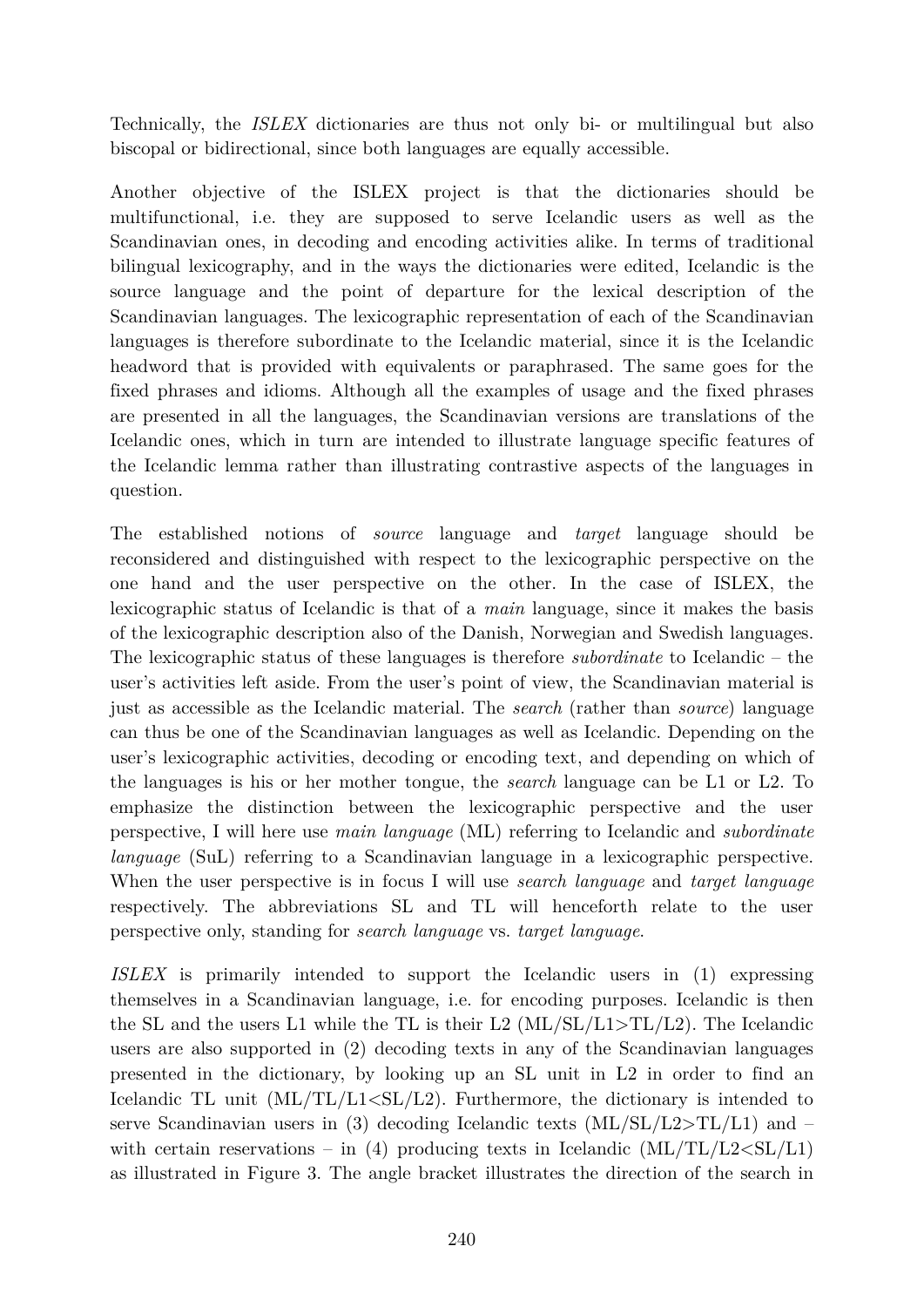| User's $L1$    | User's activity | ML in<br>relation to<br>user | <b>Search direction</b><br>related to user's<br>mother tongue | SuL in relation<br>to user |
|----------------|-----------------|------------------------------|---------------------------------------------------------------|----------------------------|
| 1 Icelandic    | Encoding        | L1                           | $\geq$                                                        | L2                         |
| 2 Icelandic    | Decoding        | L1                           | $\lt$                                                         | L2                         |
| $3$ Dan/Nor/Sw | Decoding        | L2                           | $\geq$                                                        | L1                         |
| $4$ Dan/Nor/Sw | Encoding        | L2                           | $\lt$                                                         | L1                         |

relation to the user's mother tongue.

Figure 3: In the electronic dictionary, the main language and the subordinate language are equally accessible, ML as well as SuL is L1 to some users and L2 to others and ML and SuL alike are consulted in encoding as well as decoding activities.

Henceforth, I will focus on the Icelandic–Swedish dictionary in *ISLEX*, i.e. islex.se. The Icelandic users consulting islex.se for decoding a text in Swedish should need a comprehensive Swedish vocabulary; single word units as well as fixed phrases. When consulting the dictionary for encoding tasks, users will also need elaborated information regarding the morphological, syntactic and pragmatic features as well as the selectional restrictions and constructional preferences of the Swedish units. The Swedish user has the same needs but the other way around, i.e. an extensive Icelandic lemma list for decoding Icelandic texts and generous information regarding the formal features of the Icelandic units for encoding tasks. Adjusting the lexical description of each of the languages to the needs of an L2 user, the description of both languages runs the risk of suffering from a rather heavy overload of information, at least from the L1 user's point of view. That problem is, indeed, a technical as well as a lexicographic one.

## **5. The Icelandic Vocabulary in** *ISLEX*

Icelandic is the point of departure for the lexical description of Swedish as well as for all the other languages in *ISLEX*. The entries are based on an Icelandic lemma, which in turn can be a single- or multi-word unit. The lemma is completed with adequate information regarding its grammatical, syntactic, phraseological etc. features. Recorded pronunciation of the headwords, single word units as well as multi-words units, is also added.

The Icelandic material in *ISLEX* consists of ca. 50,000 lemmas, 30,000 exemplifying sentences and 14,000 collocations, idioms and fixed phrases of different kinds (Úlfarsdóttir, 2013). All this material is carefully selected with respect to adequacy and representativeness in relation to the Icelandic lexicon and to the manifold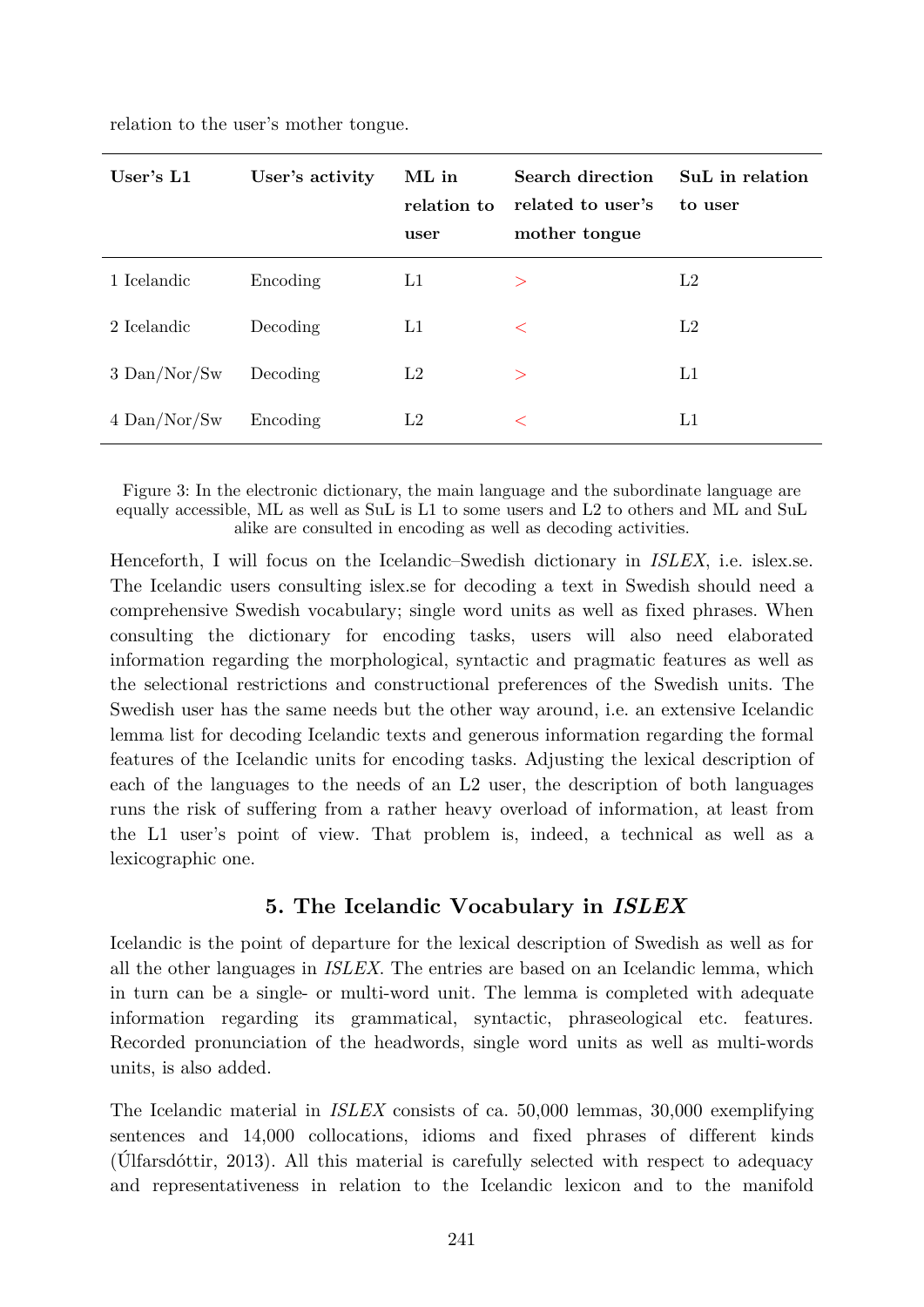objectives of the dictionary. The emphasis lies on the modern Icelandic lexicon and a great many of the lemmas make their very first dictionary appearance in *ISLEX*. Words denoting culture-specific phenomena in Iceland of today as well as some words central to the medieval Icelandic saga literature are also included. Thus, words such as *æðarvarp* 'area where eider ducks nest', *þorramatur* 'traditional Icelandic late winter food' and *landnámsöld* 'Age of Settlement' are lexical entries in *ISLEX* (the English translations are given in Hólmarsson, Sanders & Tucker (1989), s.v. *æðarvarp*, *þorramatur* and *landnámsöld*). The same applies to a number of words denoting parts of the Icelandic traditional women's costume, traditional Icelandic food and other folkloristic phenomena. There is, similarly, a number of words denoting the traditional or typical Icelandic professions farming and fishing. Also, the vocabulary related to the Icelandic landscape with volcanoes, lava fields and glaciers is included, and neologisms, words and phrases related to the Icelandic banking collapse in 2008 are also added. Albeit far from a complete coverage of the Icelandic vocabulary, systematic, unintentional lemma lacunae are not to be expected in *ISLEX*.

#### **6. The Swedish Vocabulary in islex.se**

The Swedish vocabulary is, unlike the Icelandic one, not the result of a carefully conducted and well-conceived selection process. While there are ca. 50,000 Icelandic lemmas in *ISLEX*, the number of unique Swedish equivalents in islex.se amounts to ca. 41,000 (Úlfarsdóttir, 2013). As can be expected, these 41,000 equivalents constitute a somewhat arbitrary selection of the Swedish lexicon. Not only is the coverage of the Swedish lexicon inferior to the coverage of the Icelandic one in numbers of lexical items, but the degree of representativeness in terms of basic words among these 41,000 is also rather insufficient compared to the number of Icelandic lemmas. In a printed dictionary, neither the number nor the representativeness of the target language is a problem – the number of unique equivalents has not yet become a sales argument like that of the input lemmas.

One reason for the quantitative discrepancy regarding Icelandic lemmas and the Swedish equivalents lies in the structural differences in the lexical systems of the two languages. These differences are reinforced by the lexicographic status of the languages, Icelandic being the point of departure for the description of the Swedish language, rather than because of accessibility, whereby Icelandic is the source language and Swedish the target language. That distinction is indeed neutralized in the e-dictionary with multiple search options. However, Icelandic is the language that conducts the lexical description of the Swedish language. There is no incentive for the Swedish lexicographer to insert Swedish words or phrases unless they are triggered by the Icelandic units or by phrases illustrating the use of these units. This imbalance results in a considerable amount of what can be labelled as equivalent lacunae, i.e. TL words – in this case Swedish words, which – unlike the case in the printed dictionary – actually were directly accessible if they only were included in the *ISLEX*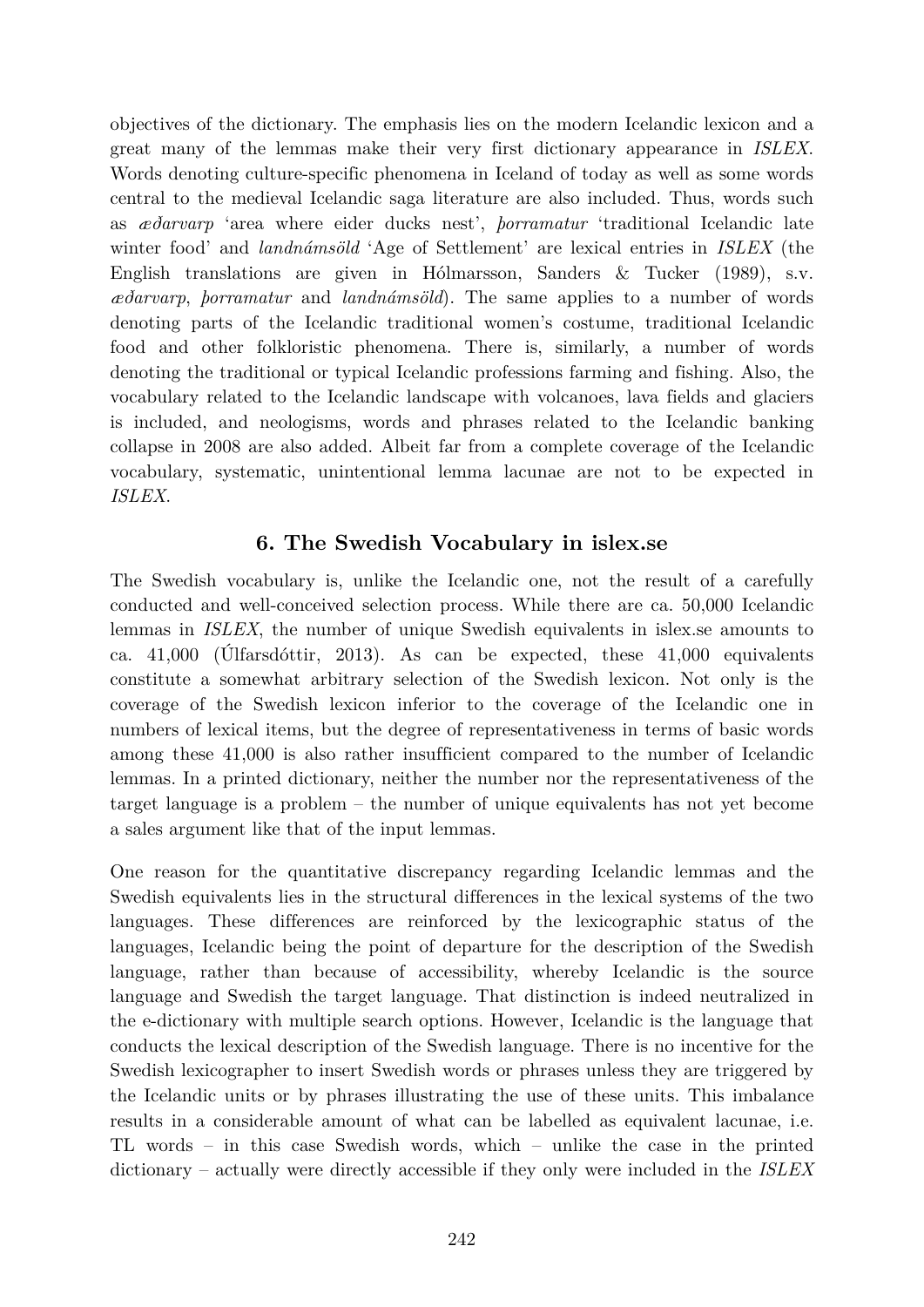dictionary.

Two types of systematic equivalent lacunae will be discussed below. One of these is due to discrepancies in word formation strategies in the two languages, the other type is due to the very subject of *ISLEX*, namely the Icelandic language, nature, culture and society – not the Swedish language, nature, culture and society.

#### **6.1 The Swedish -***era***/-***iera* **Verbs as Equivalents in islex.se**

One systematic difference between Icelandic and Swedish concerns the policy towards loanwords. In Swedish there is a generous attitude towards loanwords, and a significant part of the lexicon consists of words and word formation elements of West-Germanic or Greco-Romance loans. In Icelandic, on the other hand, the modern international vocabulary, based on Greco-Romance elements, is scarce and there is a reluctance to include such words in Icelandic (Vikør, 1993: 211). Also Greco-Romance prefixes like *in*-, *multi*-, *re*-, *un*- and the like are seldom used in Icelandic word formation, while they are incorporated in the productive material in Swedish. The same goes for the suffixes, -*tion*, -*era* etc., originating in the classic languages and productive in the Swedish word formation system. The Swedish reverse dictionary (Allén & Sjögreen, 2007) contains 2038 Swedish verbs derived from Greco-Romance stems through any of the suffix variants -*era*, -*iera*, -*fiera*, -*ficera* etc. (Hannesdóttir, 2014). Of these 2038 verbs, 1071 are included in the largest printed Swedish–Icelandic dictionary (*Svensk-isländsk ordbok*, 1983). In this dictionary of 60,000 lemmas, where Swedish is the source language, the stock of lemmas is composed with the same users in mind as islex.se, i.e. Swedes and Icelanders. It is also intended to be multifunctional and serve Icelanders as a decoding dictionary and Swedes as an encoding dictionary. Of the 1071 verbs included in this Swedish–Icelandic dictionary, 360 occur as equivalents in islex.se. Quite a great number of the verbs in the reverse dictionary, as well as those in the Swedish–Icelandic dictionary, are rather peripheral in the Swedish lexicon as such. Many of the verbs are, however, of frequent occurrence and central to the colloquial Swedish of today.

A more relevant object of comparison regarding the Swedish lexicon of today is the Swedish lemma stock of the bilingual learning dictionaries in the Lexin project, a series of dictionaries between Swedish and the languages of some of the largest immigrant groups in Sweden. The bilingual dictionaries are based on the printed monolingual Swedish dictionary *Svenska ord* (1984; 1992; 1995). In 2011, the fourth edition of the Swedish dictionary was launched online. The material in *Svenska ord* is the point of departure for selecting the Swedish lemmas and their lexicographic description for all the bilingual dictionaries. The database contains ca. 28,000 lemmas (Hult et al., 2010). Today there are 15 different *Lexin* dictionaries available online while another five dictionaries are available only in printed form. As presented on the homepage of *Lexin*, the dictionaries are specially adapted for use in the teaching of Swedish as a second language. They therefore contain only the most common Swedish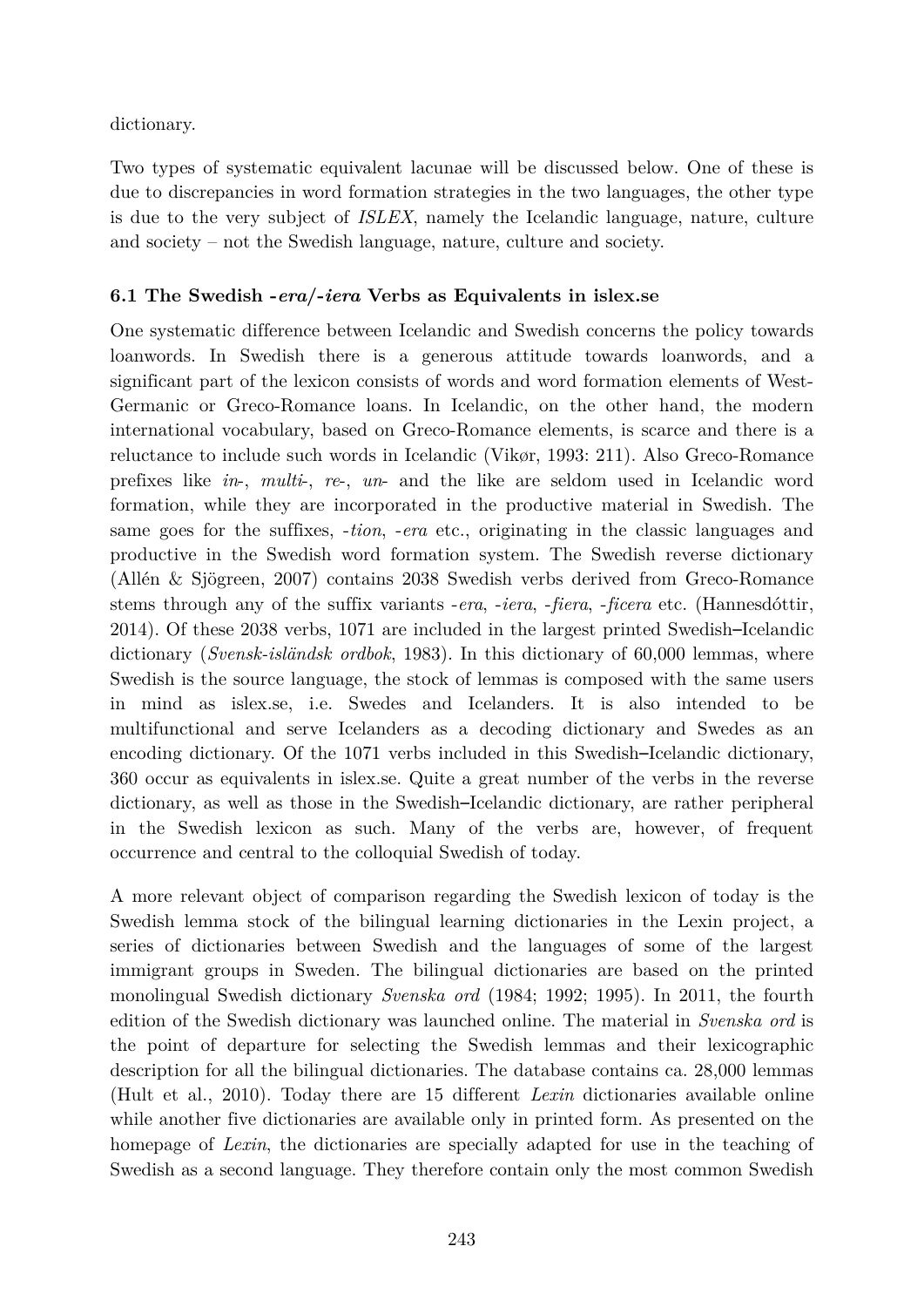words. Swedish is the source language in the early printed dictionaries and it is still the basis for the target language description as new dictionaries between Swedish and the languages of new immigrant groups are edited and appearing as online-only resources. In these dictionaries, as well as the ones that have been digitalized and published online, both languages, i.e. the lemmas and the equivalents, are equally accessible.

It appears that a number of the 700 -*era*/-*iera* verbs that do not occur as Swedish equivalents in islex.se are included as Swedish lemmas in *Lexin*. Among those we find *associera* 'associate', *devalvera* 'devaluate', *figurera* 'appear, figure', *fingera* 'simulate', *fixera* 'fix, determine', *imponera* 'impress', *initiera* 'initiate', *koncentrera* 'concentrate', *konversera* 'converse', *moralisera* 'moralize', *precisera* 'specify, clarify', *ruinera* 'ruin, destroy' and *socialisera* 'socialize', and a fair number of other verbs. *Lexin* is considerably smaller than *ISLEX* but explicitly concentrates on the most common and basic words in Swedish.

Equivalent lacunae as those in islex.se are significant when a target language has been made just as accessible as the source language. All the verbs mentioned here are included as lemmas in the somewhat larger Swedish–Icelandic bilingual dictionary, aimed at the same user groups as islex.se. They should definitely, one way or another, be included in the Swedish vocabulary presented in *ISLEX*.

## **6.2 The Swedish -***era***/-***iera* **Verbs Occurring at Free Text Search in islex.se**

A free text search through the Swedish material in islex.se for -*era*/-*iera* verbs occurring in the translations of examples and other illustrative material but not as equivalents, gives another 132 verbs in addition to the 360 (Hannesdóttir, 2014). Even if lexical items occurring only in the Swedish translations lack information regarding the morphological features added to the Swedish equivalents, the presence of them in the translations is far better than no occurrence at all.

The total of almost 500 -*era*/-*iera* verbs in islex.se is still less than half the number of such verbs listed in the printed, larger, Swedish–Icelandic dictionary. When the lexical systems of two languages are confronted in the way they are in the bilingual dictionary, the discrepancies with respect to the way various concepts become crystallized, established, denoted and lexicalized in the two languages in question become clear. The verbs discussed here all share the semantic feature of denoting highly abstract actions. They all represent concepts so well established in the Swedish speech community that they have become lexicalized in form of a single word. The absence of a lexical representation of these concepts in the Icelandic lemma list in *ISLEX*, might partly be due to the word formation strategies of Icelandic, blocking loanwords of this kind and preferring domestic derivational suffixes to Greek and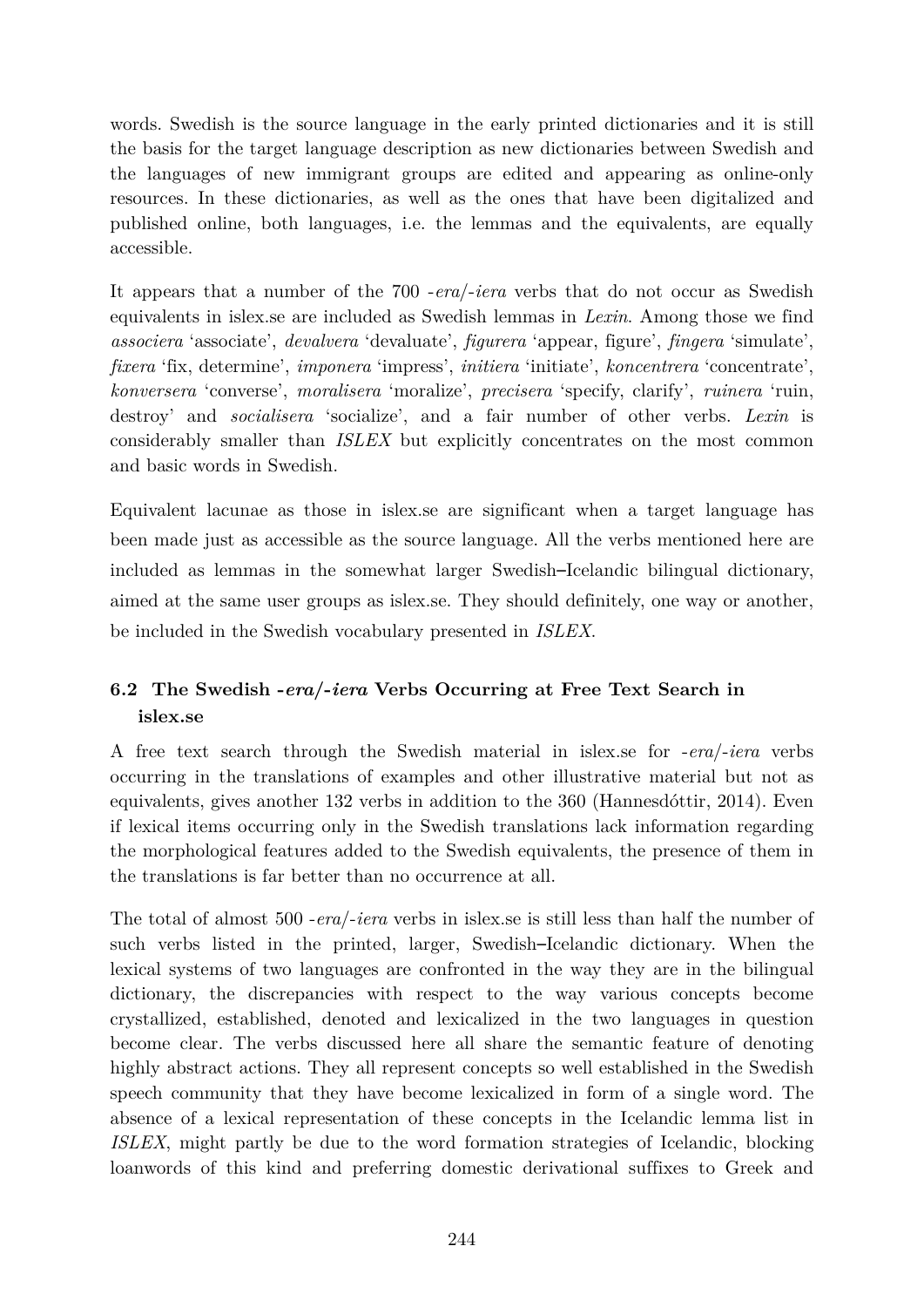Latin ones. The denotations of concepts, if established at all, might therefore be lexicalized in form of multiword units and phrases rather than single words (Hannesdóttir, 2014). Of the 13 above-mentioned -*era*/-*iera* verbs, present in *Lexin* but absent as equivalents in islex.se, only three occur in free text search through the translations of Icelandic phrases or examples: *imponera*, *koncentrera* and *konversera*. Six of the word stems can be recognized in participles or nouns, as e.g. *fixerad* 'fixed', *moraliserande* 'moralizing' and *precision*.

#### **6.3 Culture Specific Words in islex.se**

As aforementioned, the Icelandic society and culture is the subject of description in the *ISLEX* dictionaries. While the coverage of the culture specific, Icelandic vocabulary is quite sufficient for the decoding Swedish users, the number of Swedish culture specific words occurring as equivalents is rather poor. These words denote concepts that are not established and therefore not lexicalized in Icelandic.

A significant number of words denoting Swedish food and feasts lacking in islex.se are treated in *Lexin*, such as e.g. *kräftskiva* 'crayfish party', *nypon* and *nyponsoppa* 'roship' and 'roship soup', *surströmming* 'fermented Baltic herring' and *kavring* 'dark, sweetened rye bread'. The printed Swedish–Icelandic dictionary includes four of these five words, i.e. all those mentioned except *kavring*. In *Lexin* we also find words related to the Samic culture: *sametinget* 'the Sami Parliament', *samekultur* 'Sami culture' and *renhjord* 'reindeer herd'. This field is poorly represented not only in islex.se but also in the printed Swedish–Icelandic dictionary. The few words that actually are included as lemmas or sublemmas in the printed dictionary are compounds with the *Lapp* element rather than *Same*: *lappdräkt* 'Samic costume' etc.

Words for common Swedish phenomena absent in islex.se but included in *Lexin* as well as the Swedish–Icelandic dictionary are e.g. *semestra* 'spend one's holiday', *sommargäst* 'holiday visitor', *vinterbona* 'prepare for winter conditions', *hötorgskonst* 'kitsch art', *kullersten* 'cobbles' and *bostadskö* 'housing queue' (the English equivalents and paraphrastic explanations from [www.ne.se/ordböcker\)](http://www.ne.se/ordböcker).

Words such as these are common and frequent Swedish words, likely to turn up in Swedish texts and they should definitely be among the Swedish words presented in a bilingual, bidirectional and multifunctional dictionary such as islex.se.

## **7. Consequences of Multiple Accessibility for the Bilingual Lexicography**

The entire process of dictionary making – bilingual as well as monolingual – has been revolutionized by the computerization of the process and the alternative digital publication forms. The discussion concerning how lexicography has benefitted from technological developments is dominated by the monolingual perspective, and not much has been said regarding bilingual e-dictionaries. However, many of the points at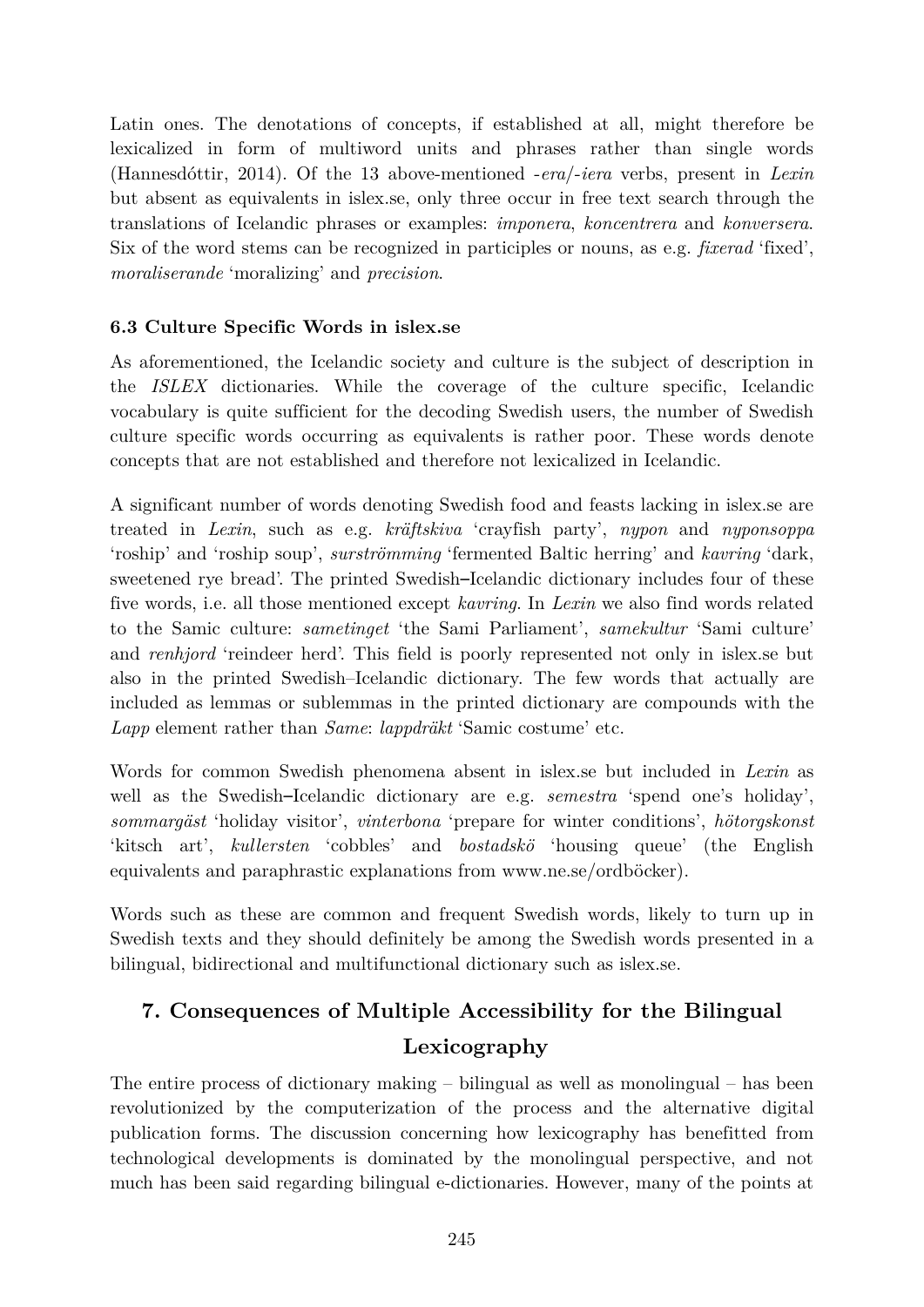issue concern general features in mono- and bilingual lexicography alike. Thus, the advantages brought about by the technical improvement have facilitated the lemma selection process and the selection of good examples; these moments are now based on large corpora and powerful search tools (Kilgarriff et al., 2008; Trap-Jensen, 2013). The scantiness in the description of the semantic, pragmatic, morphological etc. features of the lexical units are no longer called upon since the space is not the same issue in the electronic format as it is in the printed dictionary. And the lexicographer's work does not necessarily concern one specific lexicographic product but rather a database from which a number of dictionaries can be produced with a number of alternatives regarding presentation and visualization of data. The opportunities offered by the rapid technological developments are far from being utilized optimally. One main problem is that the lexicographers have not kept pace with the opportunities offered by the technological progress.

The reversal of bilingual dictionaries has been at stake for quite some time. The reversal projects hitherto reported in the lexicographic literature, first and foremost aim at printed dictionaries (i.e. the OMBI project: Maks, 2007; Martin, 1996; 2007). In bilingual e-dictionaries, where all the material in both languages is made equally accessible, some new criteria should be taken into consideration already in the planning phase of the project. In order to avoid massive equivalent lacunae of the kind discussed above, the point of departure must be a representative selection of not only the main language but of the units representing the subordinate language too. Also the selection of examples should be "chosen entirely on the basis of their translations" (Atkins & Rundell, 2008: 507). The examples must be contrastively sound, not only in order to avoid causing problems of ambiguity in one of the languages but also, as far as possible, focusing the deviations in usage in the two languages.

The ISLEX database maintains high technical standards. It was, from the outset, designed as an online-only resource. The software solutions chosen at the beginning of the project are flexible and, from the editorial point of view, well adapted to its purpose. The different fields, defined for the different types of data categories designed for the Scandinavian languages, can be expanded, added or omitted at the discretion of each one of the Scandinavian lexicographers. As is often the case at the planning stage of a dictionary project, there were more questions than answers, and there are certainly some shortcomings of the dictionaries. Some, e.g. the equivalent lacunae discussed above, can be attributed to specific linguistic features. Others should rather be ascribed to the theoretical aspects of bilingual lexicography as it developed from the late  $20<sup>th</sup>$  century, based on lexicographic practice established during centuries of bilingual dictionaries being published in printed form. The roles of the languages involved were then given once and for all as illustrated in Figure 1.

First and foremost we were not aware of what impact multiple accessibility would have on the dictionaries. Actually, the question of access to the data and presentation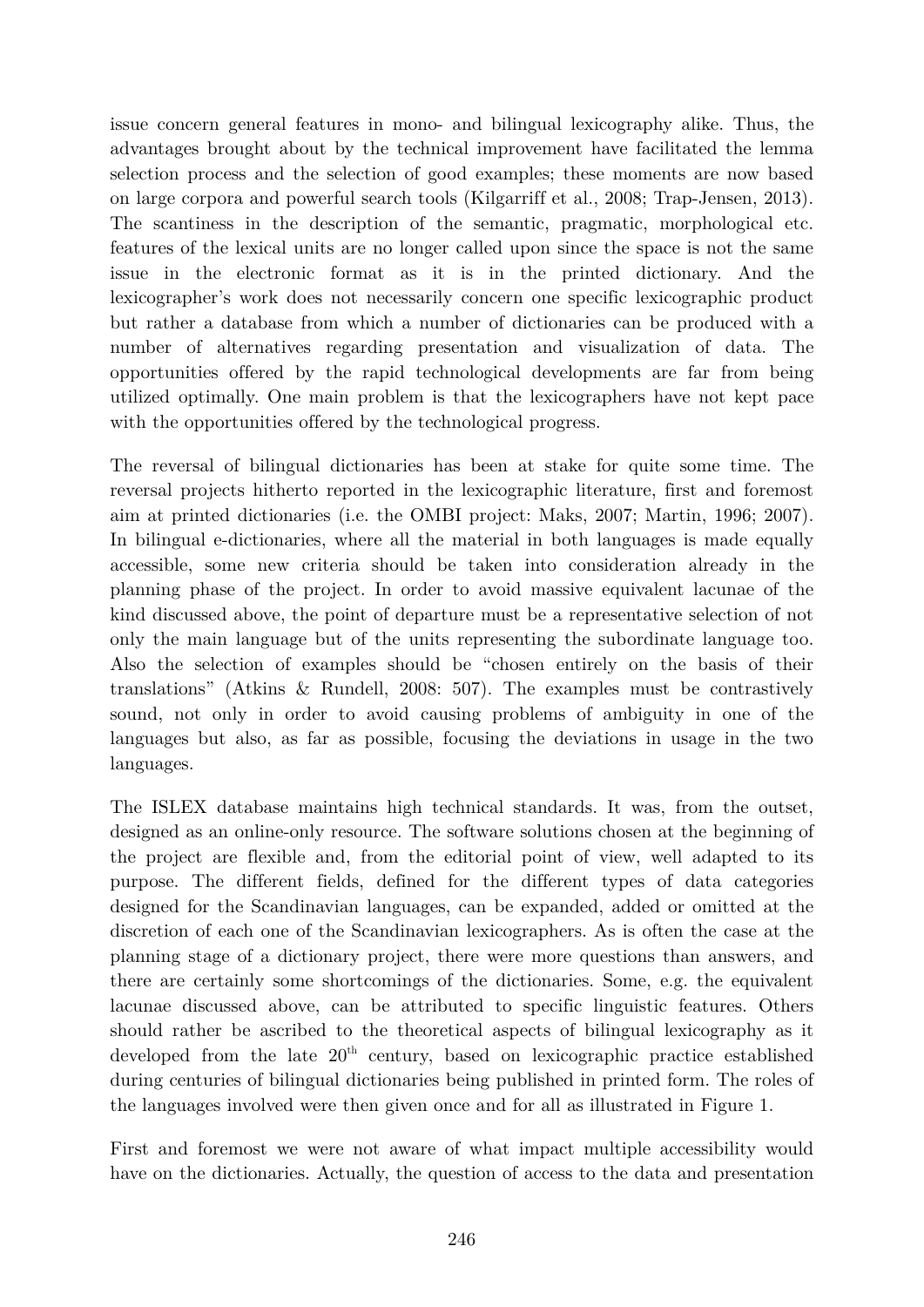alternatives was not at stake until quite late in the editing process. The lexical description of the material in islex.se is strongly based on the theory of the different functions of the two languages included in a bilingual dictionary; one being the source language and the other the target language. This distinction is consequently based on directionality and accessibility being restricted to one of the languages and it is, as well as the terms themselves, outdated in the bilingual e-dictionary. Here, I have used the terms *main* language vs. *subordinate* language, focusing on the criteria for lexicographic description rather than the access criteria. However accessible, the representation of the subordinate language will in many respects depend on the main language. This calls for methodological development of the bilingual lexicography.

What is now provided by *ISLEX* is an efficient and well structured database and an adequate lexicographic description of the Icelandic lemmas. The selection of the Icelandic material is strictly language specific, i.e. neither the lemmas nor the examples are selected considering the contrastive aspects actualized in the bilingual dictionary. It should be borne in mind, however, that *ISLEX* is conceived not as a bilingual but as a multilingual dictionary. One and the same Icelandic material in the *ISLEX* database is intended to provide a representative basis for bilingual dictionaries between Icelandic and a number of other languages. Technically, the *ISLEX* edictionaries make good use of many of the technical possibilities offered by computer science and language technology. From a lexicographic point of view, it is indeed made by the book on bilingual lexicography. The problem is that the traditional view on bilingual lexicography is long since outdated.

#### **8. Conclusions**

What then is the target language of an electronic dictionary? In terms of accessibility, the distinction between source language and target language should not be relevant at all. As discussed in this paper, both languages in the bilingual e-dictionary can be equally accessible. In terms of lexicographic status on the other hand, it still seems suitable that one of the languages is made the point of departure for the lexicographic description. As the lexical description does not have to do with accessibility, I have chosen to use the term *main* language rather than *source* language. The real challenge for bilingual e-lexicography is to develop methods for an adequate description of the language subordinated to the main language, a description where a suitable stock of lemmas is presented and the grammatical, semantic, combinatorial and pragmatic features of these lemmas are accounted for. The description of the Swedish language in islex.se is not yet there.

What has become obvious reviewing the process of editing *ISLEX* as well as the resulting product itself is that the theories and methods of bilingual lexicography do not keep up with the development in computer science. The lexicographers must loosen their grip on several traditional notions established long ago. In particular, the lexical description of the languages should be based on the multiple accessibility at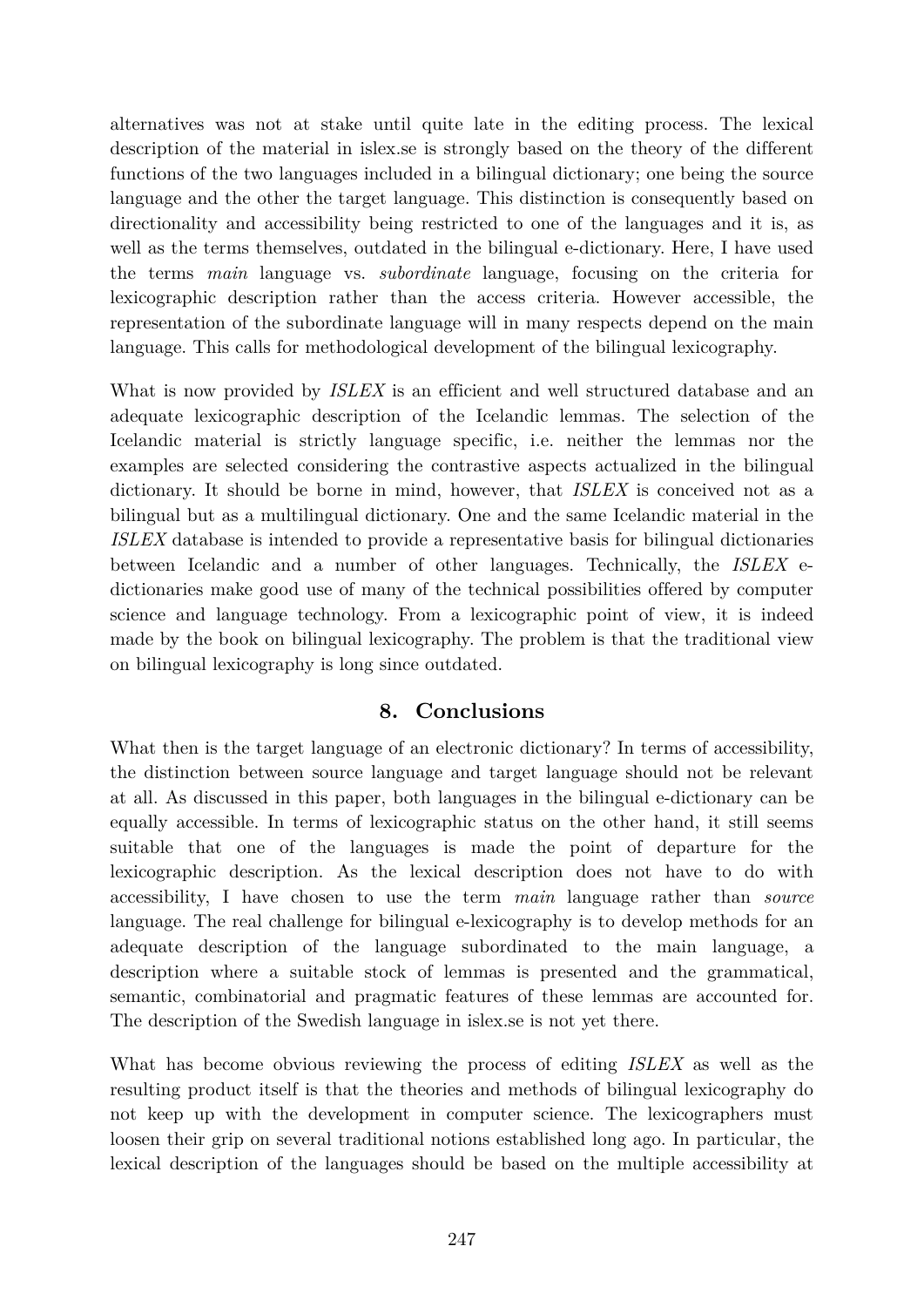hand in e-dictionaries rather than on the restricted accessibility of printed dictionaries. Much more information is available in e-dictionaries, and the creative user looks up whatever we generously make accessible. We must take the consequences of our generosity by furnishing the lexicographic material offered with as much relevant information as possible, whether the user is a speaker of the main language or of the subordinate language.

#### **9. References**

- Allén, S. & Sjögreen, Ch. (2007). *Norstedts svenska baklängesordbok*. Stockholm: Norstedts Akademiska Förlag.
- Atkins, S.B.T. & Rundell, M. (2008). *The Oxford Guide to Practical Lexicography*. Oxford: Oxford University Press.
- Fuertes-Olivera, F. & Bergenholtz, B. (2011). Introduction: The Construction of Internet Dictionaries. In P.A. Fuertes-Olivera & H. Bergenholtz (eds.) *e-Lexicography: The Internet, Digital Initiatives and Lexicography*. London/New York: Continuum, pp. 1–16.
- Hannesdóttir, A. H. (2014). Lemman och ekvivalenter i nya roller. In R. Vatvedt Fjeld & M. Hovdenak (eds.) *Nordiske studier i leksikografi 12. Rapport fra konferanse om leksikografi i Norden*, *Oslo 13.–16. august 2013*, pp. 193–211.
- Hólmarsson, S., Sanders, Ch. & Tucker, J. (2008). *Íslensk-ensk orðabók* . Reykjavík: Iðunn. Accessed at: http:/[/www.snara.is.](http://www.snara.is/) (20 May 2015)
- Hult, A.-K., Malmgren, S.-G., Sköldberg, E. (2010). Lexin a report from a recycling lexicographic project in the North. In A. Dykstra & T. Schoonheim (eds.) *Proceedings of the XIV Euralex International Congress, EURALEX 2010. Ljouwert: Fryske Akademy*, pp. 800–809.
- *ISLEX*: Accessed at: [http://www.islex.se.](http://www.islex.se/) (22 May 2015)
- Kilgarriff, A., Husak M., McAdam K., Rundell M. & Rychlý P. (2008). GDEX: Automatically Finding Good Dictionary Examples in a Corpus. In E. Bernal & J. DeCesaris (eds.) *Proceedings of the XIII Euralex International Congress, EURALEX 2008. Barcelona: Institut Universitari de Lingüística Aplicada, Univeritat Pompeu Fabra,* pp. 425–432.
- *Lexin*. Accessed at: [http://lexin.nada.kth.se.](http://lexin.nada.kth.se/) (25 May 2015)
- *NE*. Accessed at: [http://www.ne.se.ezproxy.ub.gu.se/ordböcker/.](http://www.ne.se.ezproxy.ub.gu.se/ordböcker/) (23 May 2015)
- Maks, I. (2007). OMBI: The Practice of Reversing Dictionaries. *International Journal of Lexicography* 20(3), pp. 259–274.
- Martin, W. & Tamm, A. (1996). OMBI: An Editor for Constructing Reversible Lexical Databases. In M. Gellerstam, J. Järborg, S.-G. Malmgren, K. Norén, L. Rogström & C. Röjder Papmehl (eds.) *EURALEX ´96 Proceedings I–II. Papers submitted to the Seventh EURALEX International Congress on Lexicography in Göteborg, Sweden*, pp. 675–687.
- Martin, W. (2007). Epilogue: Back to the Future. *International Journal of*